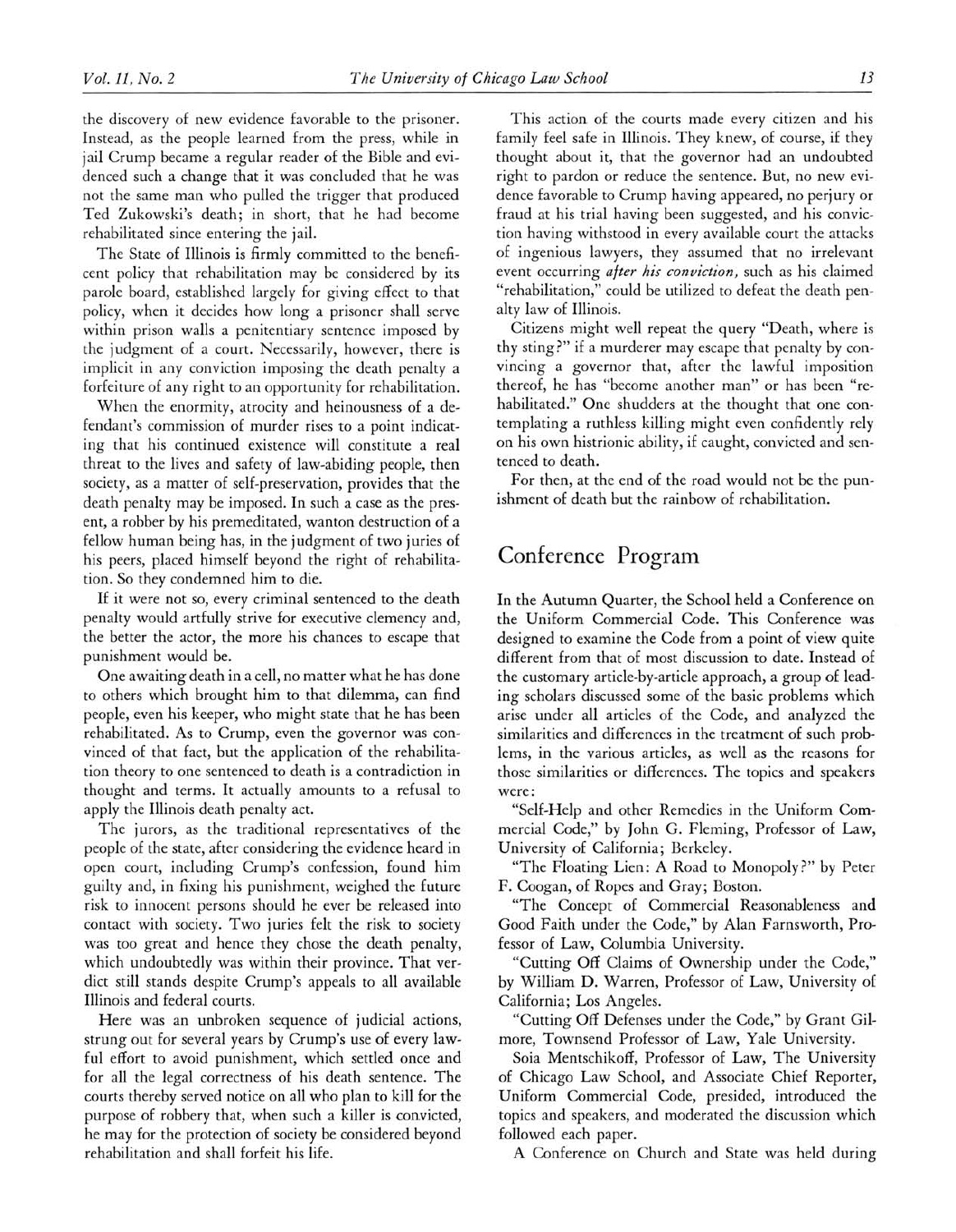the Winter Quarter, under the chairmanship of Professor Philip B. Kurland. It might interest readers of the Record to note here Mr. Kurland's prospectus of the Conference: "It is perhaps strange that in this democracy the two great causes of domestic conflict currently derive from differences in creed and color among its people. At least these are the conflicts that are of deep concern both to the oourts and to the public at this time. It is not strange that the Law School of The University of Chicago should undertake, as part of its Conference Program, to bring together persons competent to shed light rather than heat on the subject of the religious issues, first by an exploration of the depth and breadth of the problem of church and state in this country; second, by an examination of the proper role of the courts and the constitution in the resolution of some of the thornier legal problems that have arisen and are likely to arise."

The morning session, entitled "The Problems of Church and State in the United States," included the presentation of "A Protestant View," by the Reverend Harold Fey, Editor of The Christian Century, and "A Catholic View," by William Gorman, of the Staff of the Center for the Study of Democratic Institutions. Professor Harry Kalven, <sup>J</sup>r., presided.

"Some Vexing Constitutional Issues" was the subject of the afternoon session, over which Professor Dallin H. Oaks presided. The speakers and subjects were:

"Taxation and the First Amendment's Religion Clauses," by Paul G. Kauper, Professor of Law, University of Michigan.

"Constitutional Problems of Utilizing <sup>a</sup> Religious Factor in Adoptions and Placements of Children," by Monrad G. Paulsen, Professor of Law, Columbia University.

"Constitutionality of Public Aid to Parochial School Education," by the Reverend Robert F. Drinan, S.J., Professor of Law and Dean, Boston College Law School.

"The Future of the Wall," by Robert Maynard Hutchins, President, The Fund for the Republic.

Papers delivered at this Conference will be published by The University of Chicago Press in September, 1963.

By the time this issue of the Record reaches its readers, the Conference on the Control of Narcotic Addiction will have taken place. The opening session will examine the case for penal sanctions against addicts, discussing the issues underlying the selection and use of penal and alternative controls of addiction. "A Prosecutor's View" will be presented by the Honorable Carl J. Debaggio, Chief Counsel, Bureau of Narcotics, U.S. Treasury Department. John R. Silber, Professor of Philosophy at the University of Texas, will speak on "A Philosopher's View." The second session will present four perspectives on the profile of addiction. The papers and speakers will be:

"Addicting Drugs and Human Chemistry: A Pharrnacological View of Addiction," by Maurice H. Seevers,



At the Luncheon Session of the Conference on the Uniform Commercial Code, Professor Allison Dunham, of the Law Faculty, left, and Peter F. Coogan, of Ropes and Gray, in Boston.



Left to right: William D. Warren, Professor of Law, University of California at Los Angeles, Soia Mentschikoff, Professor of Law, The University of Chicago Law School, and Grant Gilmore, William K. Townsend Professor of Law, Yale Law School, all of whom participated in the Conference on the Uniform Commercial Code.



Between sessions of the Commercial Code Conference, David Marshall Evans, Assistant Professor of Law at the University of Chicago Law School, left, discusses doctrine (or possibly pipes) with John G. Fleming, Professor of Law at the University of California at Berkeley.